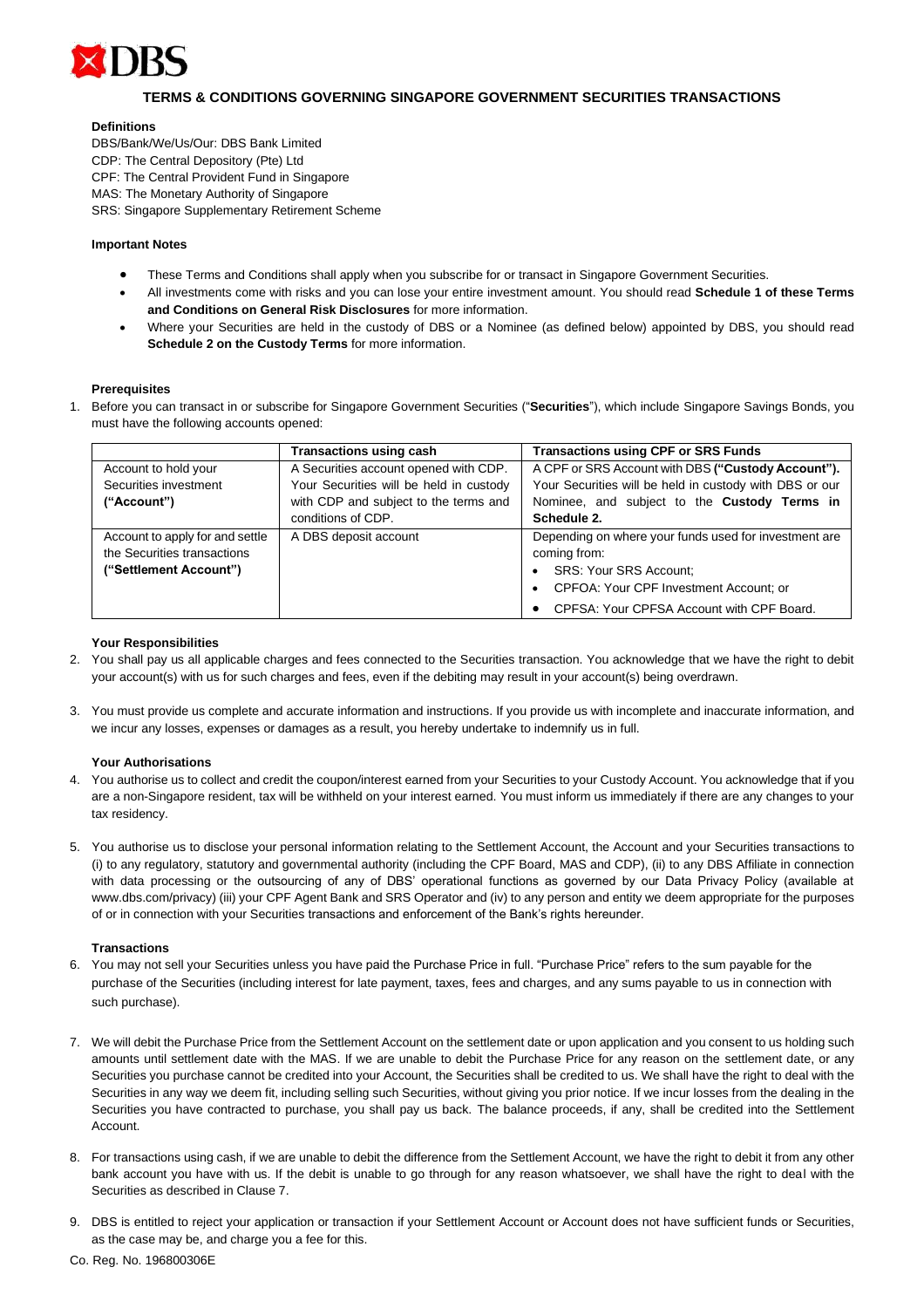10. For redemption or sale of your Securities, you authorise us:

- a) (in the case of cash investment) to credit the proceeds to the bank account registered with CDP for direct crediting services;
- b) (in the case of an investment under the CPF Investment Scheme- Ordinary account) to credit the proceeds from sale of Securities into the CPF Investment Account you maintain with DBS;
- c) (in the case of and investment made under the CPF Investment Scheme Special Account) to remit the proceeds from sale of Securities to CPF for crediting to the your CPF Special Account with CPF Board; and
- d) (in the case of an investment under the SRS Investment Scheme) to credit the proceeds from sale of Securities to the your SRS Account with DBS.
- 11. In the event we accept or incur liability for you due to a request you made, or your failure to return to DBS any amount wrongly credited to your Account or Settlement Account, we may immediately and without notice:
	- retain as security and/or sell by public or private sale or appropriate itself any funds, chattels, Securities and other valuables of the customer deposited with DBS as bailee including but not limited to Securities, stocks and shares; and/or
	- set-off or transfer any sums in your account(s) with us in satisfaction of such liability whether the liability is actual or contingent, primary or collateral, several or joint and notwithstanding the balance in your account(s) is in a currency different from the currency of the liability or is held at a branch in a different jurisdiction or held by you jointly with another.

You shall be and shall remain liable us for any deficiency whatsoever and howsoever arising and for all costs, charges and expenses incidental to any sale or set-off and will immediately upon demand pay to us such amount.

## **Tender / Subscription**

12. DBS shall apportion the Securities to its customers according to the allocation by MAS. You acknowledge that you may not be allocated the entire amount you have tendered for, and in some cases, you may have no allocation. You must pay your bid price in full during the application. If your application is rejected, the bid price will be refunded to the Settlement Amount without interest. In the event the settlement sum is lower, the balance shall be refunded to the Settlement Account without interest. If the settlement sum is higher, we are entitled to debit the difference from the Settlement Account or any of your accounts maintained with DBS, whether in single or joint names. If the debit is unable to go through for any reason whatsoever, we shall have the right to deal with the Securities as described in Clause 7.

## **Our Rights**

- 13. We shall have the right to terminate your Custody Account opened with us at any time upon giving seven (7) days written notice to you without giving you any reasons. If such account does not have any Securities in it for a continuous period of one year, we shall have the right to close it without notice to you.
- 14. We may suspend operation of all your accounts and shall not be liable for any and all claims, actions or proceeding, in the event that your records are not available or damaged due to force majeure, aircraft or aerial objects, fire explosion, floods, lightning, other adverse weather conditions, riots, wars or other hostilities, strikes, lockouts or other industrial actions.
- 15. We shall not be liable for financial losses, expenses, damages or inconveniences suffered by you except to the extent it is determined by a court of competent jurisdiction that such financial losses, expenses, damages or inconveniences arose directly from the wilful negligence or fraudulent misconduct of DBS in its processing of your transactions.

## **Our Communication with You**

- 16. If we send you statement(s) of the Custody Account, monthly or any other frequency that we determine as appropriate, you must examine all entries in the statement(s) and report any error or omission found in them to us immediately. You are deemed to have accepted the entries in the statement(s) as complete and correct if we do not hear from you within seven (7) days after the receipt your statements.
- 17. All forms of communications sent by post to or left at your address in our records shall be deemed to have been received on the day after the date of posting or the day it was so left at the address. You shall notify us of any change of address or other particulars submitted to us without delay.

#### **Others**

- 18. Liability: If you suffer financial losses with respect to the Securities transactions as a result of fluctuations in the prices of the Securities (regardless of whether these losses are realised or unrealised), such financial losses are entirely at your own risk and we shall not be held liable for such losses under any circumstances.
- 19. Rights of Third Parties: Unless expressly provided to the contrary in these Terms and Conditions, a person who is not a party to the Agreement may not enforce any of its terms under Contracts (Rights of Third Parties) Act (Cap 53B) and notwithstanding any term of these Terms and Conditions. The consent of any third party is not required for any variation (including any release or compromise of any liability) of these Terms and Conditions or termination of the Custody Account maintained with DBS.
- 20. Amendment of Terms: We may make changes to these Terms and Conditions at any time without giving you notice. Such changes take effect on the date specified by us in the notice. If you continue to use any account and/or services made available to you after such notice, this means you have agreed to accept the changes.
- 21. Jurisdiction: These Terms and Conditions, the Account and Securities transactions are governed by and shall be construed in accordance with the laws of the Republic of Singapore and you agree to submit to the non-exclusive jurisdiction of courts of Republic of Singapore.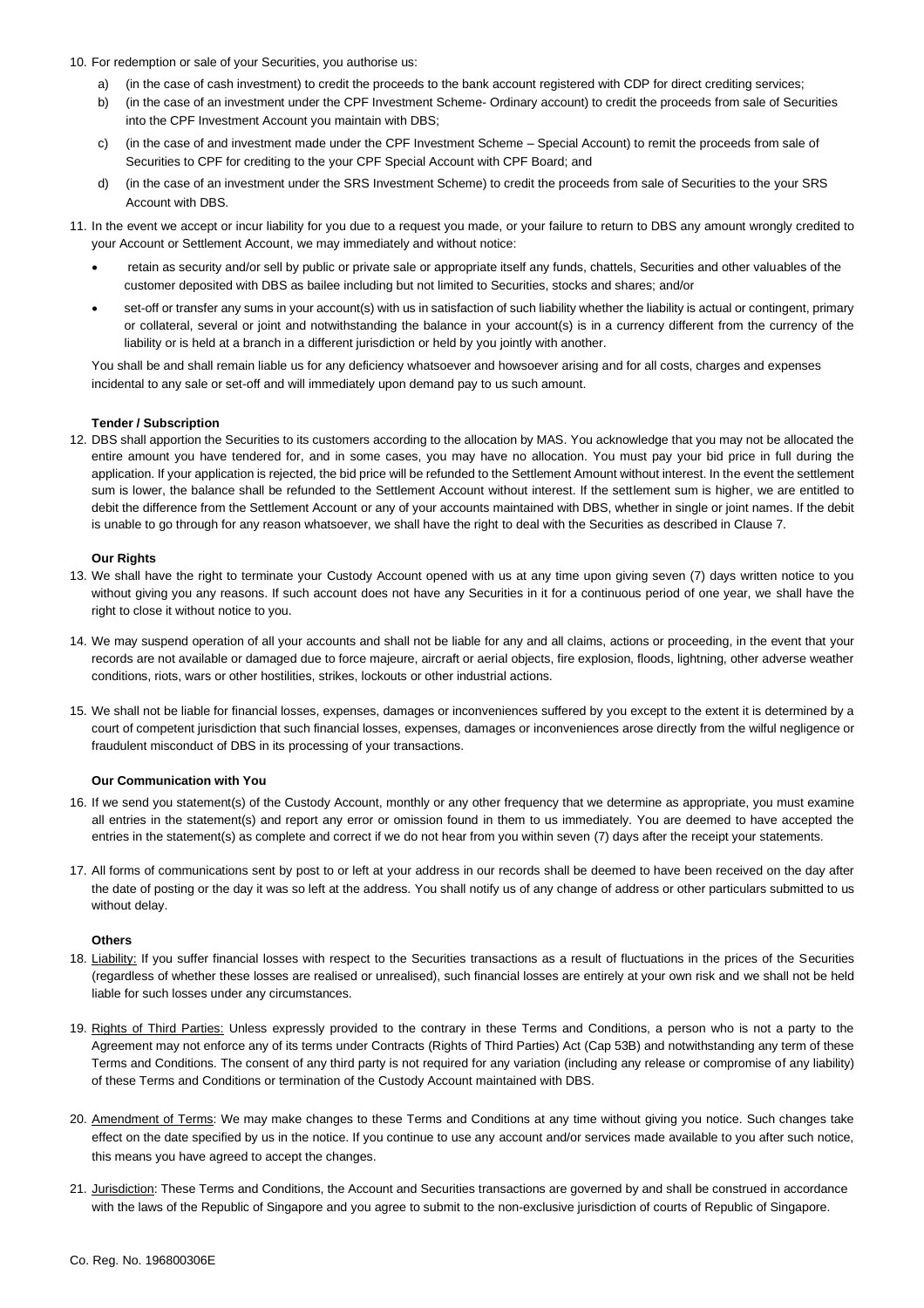#### **Schedule 1 – General Risk Disclosure Statement**

The following may not be exhaustive:

- 1. The Securities are considered safe investments as they are issued by the Singapore Government, but all investments come with risk and you can lose some or your entire investment amount.
- 2. The Securities are not bank deposits and are not eligible for deposit insurance coverage under the Singapore Deposit Insurance Scheme.
- 3. You are exposed to liquidity risk and may not be able to sell the Securities before the maturity date or you may have to sell them at a loss before such maturity date.
- 4. Interest rate fluctuations may have an adverse impact on the value of the Securities. The degree of interest rate sensitivity depends on the maturity, coupon of the Securities. Floating rate Securities lessen your interest rate risk to the extent that the interest rate adjustments are responsive to market rate movements. If the issuer of has the right to redeem the Bond before maturity, this can adversely affect your exposure.
- 5. Where your investment involves conversion from a different currency, you will be subject to the risk of exchange rate fluctuations that may cause a loss on the investment.

## **Schedule 2 – Terms and Conditions Governing Custodial and Nominee Services ("Custody Terms")**

- 1 These Custody Terms apply whenever you purchase Securities (defined above) and are custodised with us. If your Securities are custodised with CDP, they will be subject to the terms and conditions imposed by CDP from time to time.
- 2 Your Securities shall also be subject to the following (collectively "Agreement"):
	- Terms and Conditions Governing SRS Accounts for SRS funds used; or
	- Terms and Conditions Governing CPF Investment Account for CPF OA funds used.

In the event of any conflict or inconsistency between these Custody Terms and the Agreement, the Agreement shall prevail.

3 In this Schedule, the following words have the following meanings:

"Agent" means any agent, correspondent, broker, dealer, counterparty, adviser, bank, attorney, custodian, sub-custodian, depository, depository agent, manager, assayer, refiner, service provider or Nominee selected or used by us, whether in Singapore or elsewhere.

"Applicable Laws" means all relevant laws (including statutory enactments and judgments of any legal court or tribunal, and any form of unwritten or uncodified laws) or regulations of Singapore or any other jurisdiction in which we provide services to you under the Custody Terms.

"Nominees" means DBS Nominees (Pte) Ltd and any other nominees(s) appointed by us or our agents on our behalf from time to time or any of them.

"We", "our" and "us" means DBS Bank and/or its Nominees.

Words in the singular include the plural and vice versa.

#### **How it works**

- 4 Your Securities will be deposited into a custody account that may be directly or indirectly opened and operated by us (each a "**Custody Account**"). You authorise us to appoint Agents to perform any aspects of the custody service and, where needed, authorise them to do the same. We will follow the Applicable Laws in doing so.
- 5 Your Securities are always subject to your control and subject always to Applicable Laws and/or any applicable agreement.
- 6 We will act only on your instructions in writing to acquire, hold in custody, dispose of or otherwise deal with your Securities. You acknowledge and agree that we may not act on your instruction if we are required to comply with any Applicable Law which restricts us from taking any action in respect of your Securities.
- 7 We will keep records to ensure that your Securities are held on your behalf and do not belong to us.
- 8 If your Securities are denominated in a foreign currency, you authorise us to deposit your Securities in a Custody Account with an Agent outside Singapore which is licensed, registered or authorised to act as a custodian in the country or territory where such account is maintained. You should be aware that you may be exposed to additional risk as the Applicable Laws of the foreign jurisdictions may be very different from Singapore law. This means that your Securities do not enjoy the same protection as those held in custody accounts in Singapore. A possible consequence of this is that in the event of a legal dispute in that market, the courts in that market may not recognise your Securities as belonging to you and you may not be able to recover them.
- 9 You may not be able to withdraw your Securities, or may lose some, or even all your Securities, if we or our Agents become insolvent. Provided that we have acted in good faith and used reasonable care in the selection and continued appointment of any Agent, you agree that we are not responsible for any act, omission, default, or insolvency of such Agent.
- 10 In order to enable us to provide you with the Custody Service in accordance with these Custody Terms, you authorise us to:
	- acquire, hold and register your Securities in our name and keep them in locations we think fit;
	- comply with Applicable Laws, including withdrawing and transferring Securities (or entitlements to them) to securities depositaries, clearing or settlement systems, account controllers or other participants in the relevant systems as selected by us for any purposes;
	- request payment of, collect and receive coupon, interest, dividends, payments or other entitlements in respect of any Securities;
- Co.